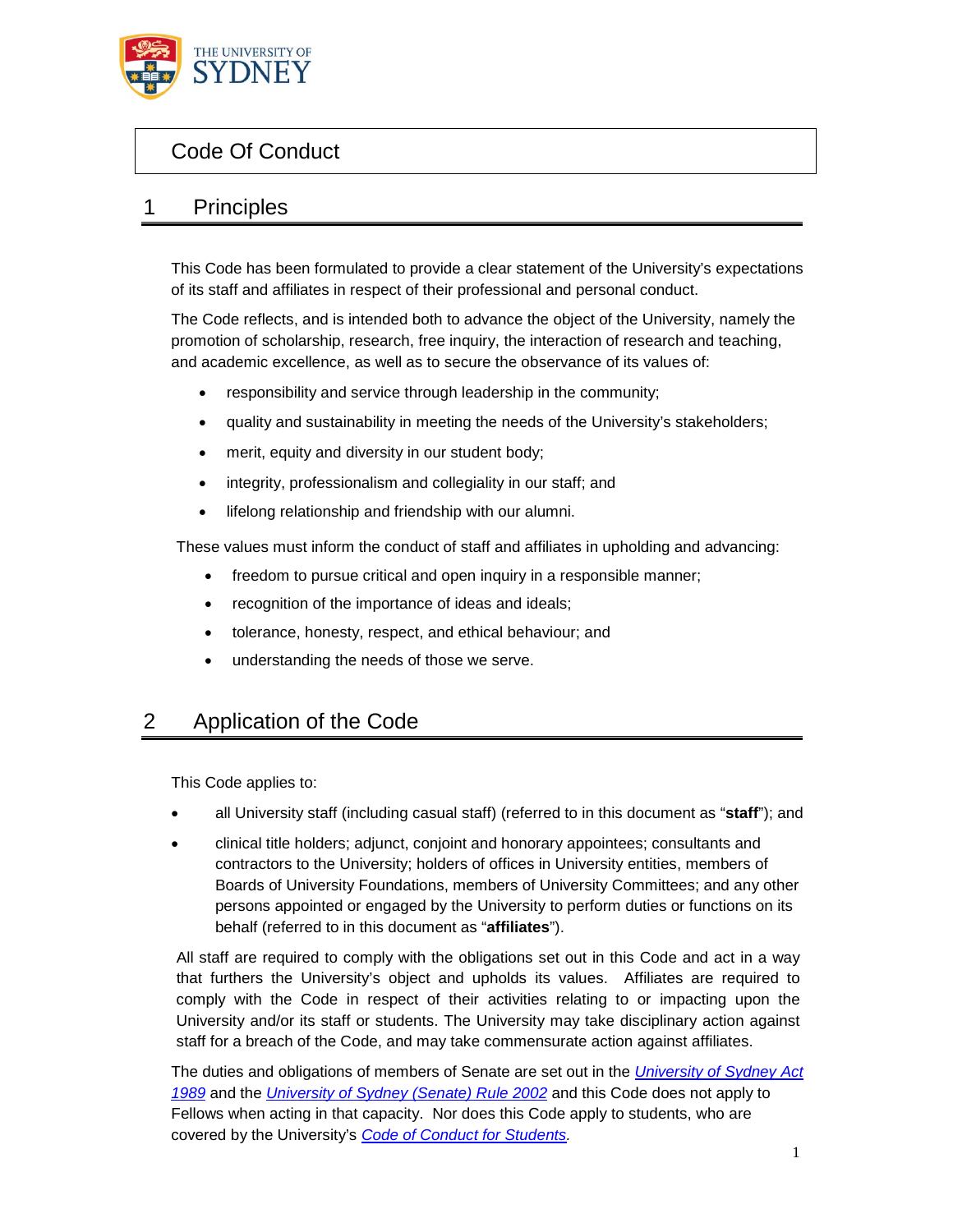## 3 Definitions and interpretation

In this document:

**Affiliate** means a clinical title holder, an adjunct, conjoint and honorary appointee, a consultant or contractor to the University, an office holder in a University entity, a member of any University Committee and any other person appointed or engaged by the University to perform duties or functions on its behalf. The application of this Code of Conduct to affiliates is set out in Part 2 above.

**Intellectual property** means intellectual property as defined in the *Intellectual Property Policy 2016*

**Policy** means a University policy as introduced, altered or replaced by the University from time to time.

**Political donation** means a gift, whether by monetary payment or in-kind contribution, made to or for the benefit of:

- (a) a political party;
- (b) an elected member of a parliament or local government authority; or
- (c) a candidate or group of candidates for election to a parliament or a local government authority.

This includes amounts paid as a contribution, entry fee or other payment for participation in, or otherwise obtaining a benefit from, a fundraising venture or function.

**Staff or staff member** means an employee of the University, including a casual employee.

Supervisor means:

- (a) in the case of a staff member, the person nominated by the University from time to time as the staff member's supervisor;
- (b) in the case of a clinical title holder, an adjunct, conjoint and honorary appointee, the Dean of the relevant Faculty;
- (c) in the case of a consultant or contractor to the University, the University officer nominated as the relevant contact officer in relation to their engagement;
- (d) in the case of an office holder in a University Entity or a member of any University Committee, the Chair of the relevant Entity or Committee; and
- (e) in any other case, the University officer nominated as the relevant contact officer in relation to the person's engagement.

**University Committee** means any committee or governing body of any entity established by or with the authority of the Senate.

**University Entity** means any entity established by or with the authority of the Senate.

A reference to any **legislation**, includes subordinate legislation made under it, and includes that legislation and subordinate legislation as amended or replaced from time to time.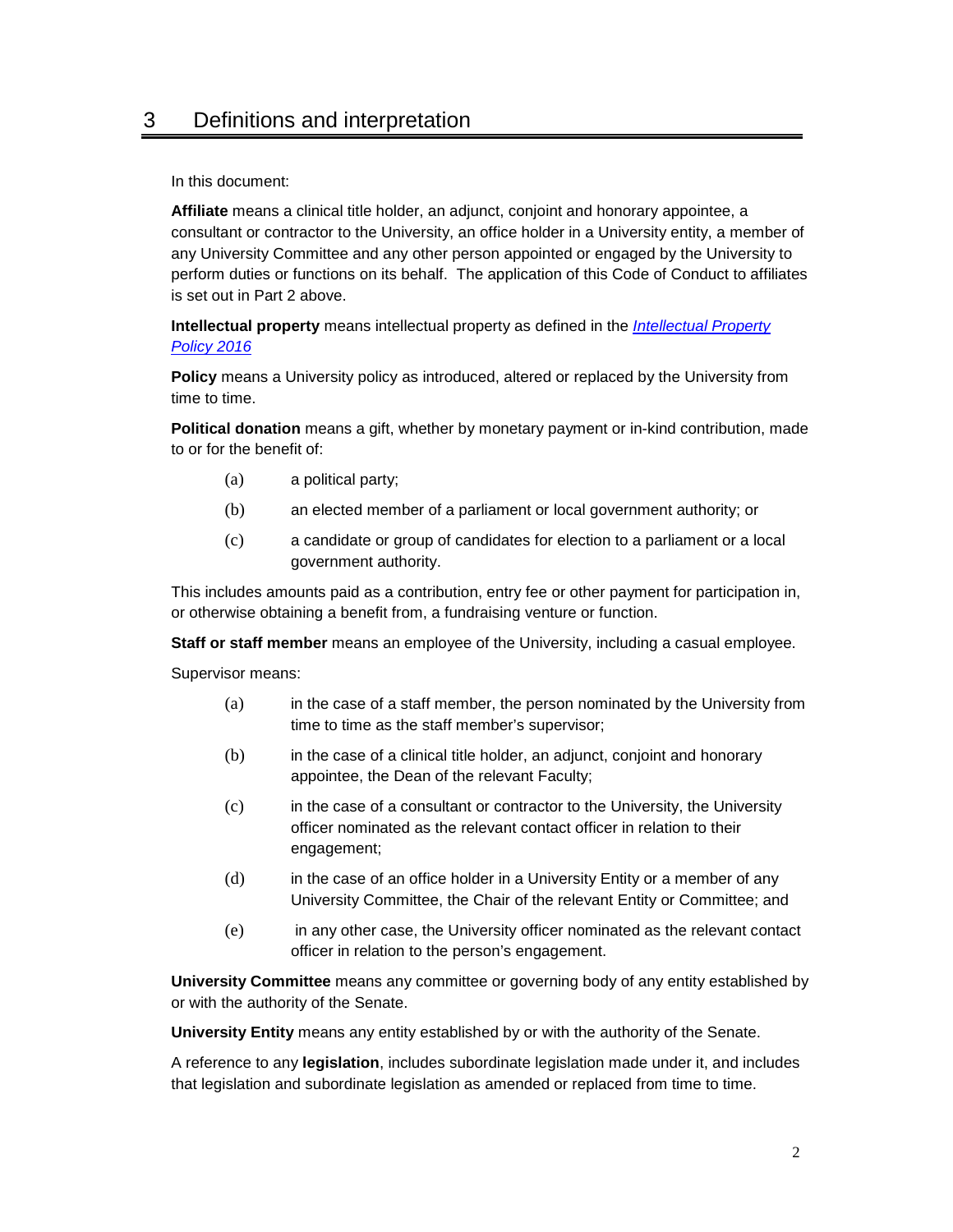In performing their University duties and functions, the behaviour and conduct of staff and affiliates must be informed by the University's object and its values and the principles enunciated in Part 1 above. All staff and affiliates must:

- maintain and develop knowledge and understanding of their area of expertise or professional field;
- exercise their best professional and ethical judgement and carry out their duties and functions with integrity and objectivity;
- act diligently and conscientiously;
- act fairly and reasonably, and treat students, staff, affiliates, visitors to the University and members of the public with respect, impartiality, courtesy and sensitivity;
- avoid conflicts of interest:
- maintain a co-operative and collaborative approach to working relationships; and
- comply with all applicable legislation, industrial instruments, professional codes of conduct or practice and University policies, including in relation to:
	- the conduct of research;
	- confidentiality and privacy of information;
	- equal opportunity;
	- health and safety policies and practices;
	- efficient and effective use of University resources including information communication and technology resources; and
	- protection of the University's interests in intellectual property arising from its teaching and research.

### 5 Conflicts of Interest

All staff and affiliates must:

- comply with the University's *External Interests Policy 2010* and ensure that there is no actual, potential or perceived conflict between their personal interests or their duties to other parties and their duties and responsibilities as staff or affiliates of the University;
- promptly make full disclosure to the University of all relevant facts and circumstances giving rise to an actual, potential or perceived conflict of interest and cooperate with the University to ensure that all appropriate steps are taken to eliminate or manage such conflicts in accordance with the University's *External Interests Policy 2010*; and
- comply with the University's *Guidelines Concerning Commercial Activities*.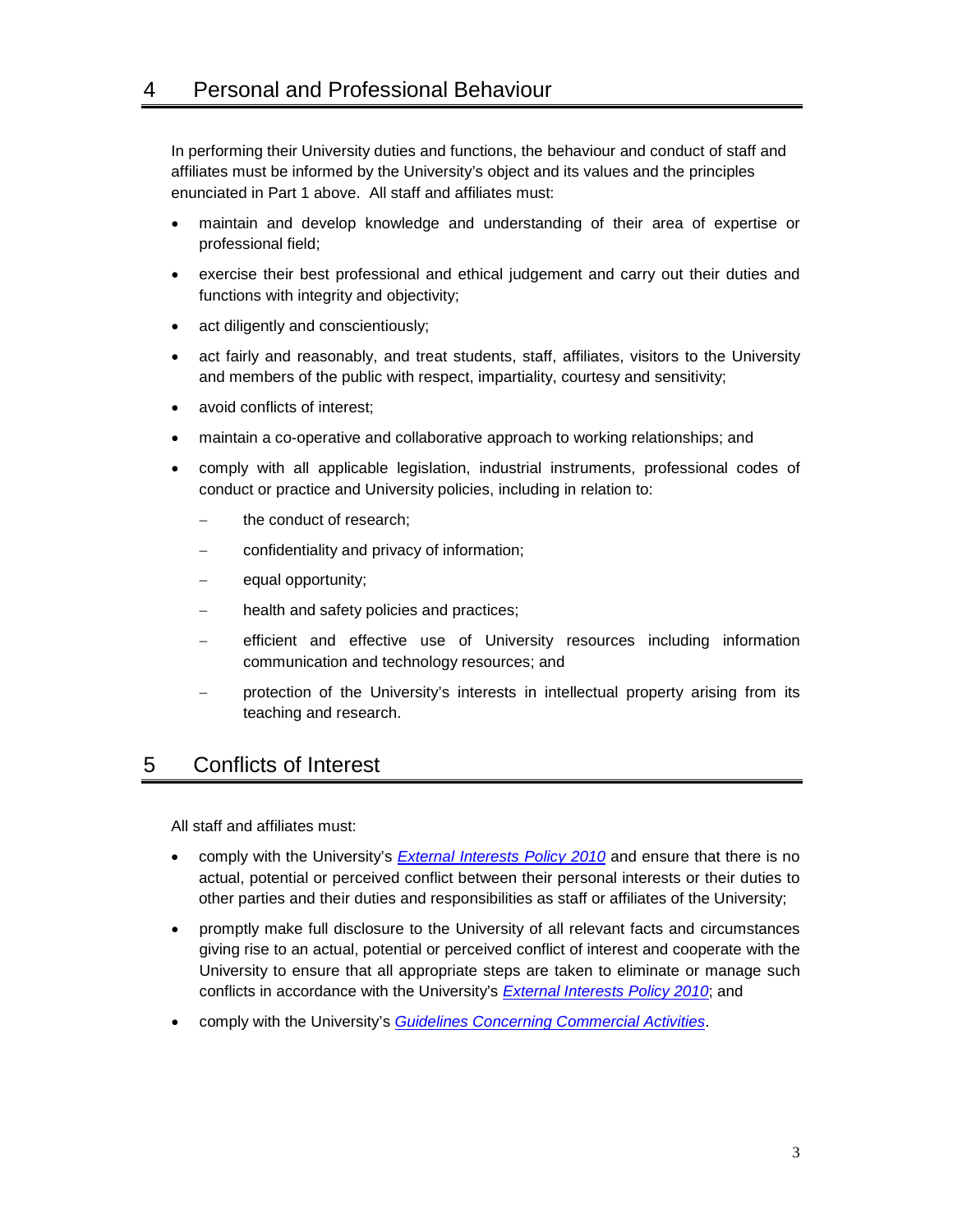#### 6 Intellectual Property

All staff and affiliates must comply with the *Intellectual Property Policy 2016.*

#### 7 Secondary Employment and Outside Earnings

All staff and affiliates engaged in paid University work must ensure that any non-University work they perform (including provision of assistance to government, the professions and industry through, for example, consulting work, contracting, collaborative research and participation on committees):

- does not conflict with their University work;
- does not adversely affect their University work performance;
- does not involve the use of University resources (except in the case of academic staff, as permitted by the University's *Outside Earnings of Academic Staff Policy 2011*);
- is performed outside their normal University working hours, unless, in the case of academic staff, the work has been approved under the University's *Outside Earnings of Academic Staff Policy 2011*.

In addition, academic staff must comply with the University's *Outside Earnings of Academic Staff Policy 2011*.

## 8 Acceptance of Gifts and Benefits

Staff and affiliates must not solicit nor accept gifts or benefits, either for themselves or for another person, which either might in any way, either directly or indirectly, compromise or influence them in their official University capacity or might appear to do so.

Consistently with and subject to that general principle, staff and affiliates may accept occasional gifts or benefits, subject to the following requirements:

- Gifts may be accepted only if the recipient is satisfied that they cannot be compromised, or be seen as having been compromised, by doing so;
- A staff member or affiliate who is in a position in the course of their University work to confer a benefit on a third party must not accept a gift from that party;
- Where the value of the gift or benefit exceeds \$300, it may be retained only if reported for registration on the Declaration of External Interests system and approved by the Executive Supervisor; and
- Cash or gift vouchers must not be accepted from any third party which derives a commercial benefit from a contractual relationship with the University under any circumstances.

Any gift or benefit that cannot be considered as occasional and token should be declined stating that it is the University's requirement that such gifts or benefits should not be accepted. If this is not possible because of the environment in which the gift or benefit is offered, the gift or benefit may be accepted on behalf of the University, and it should then be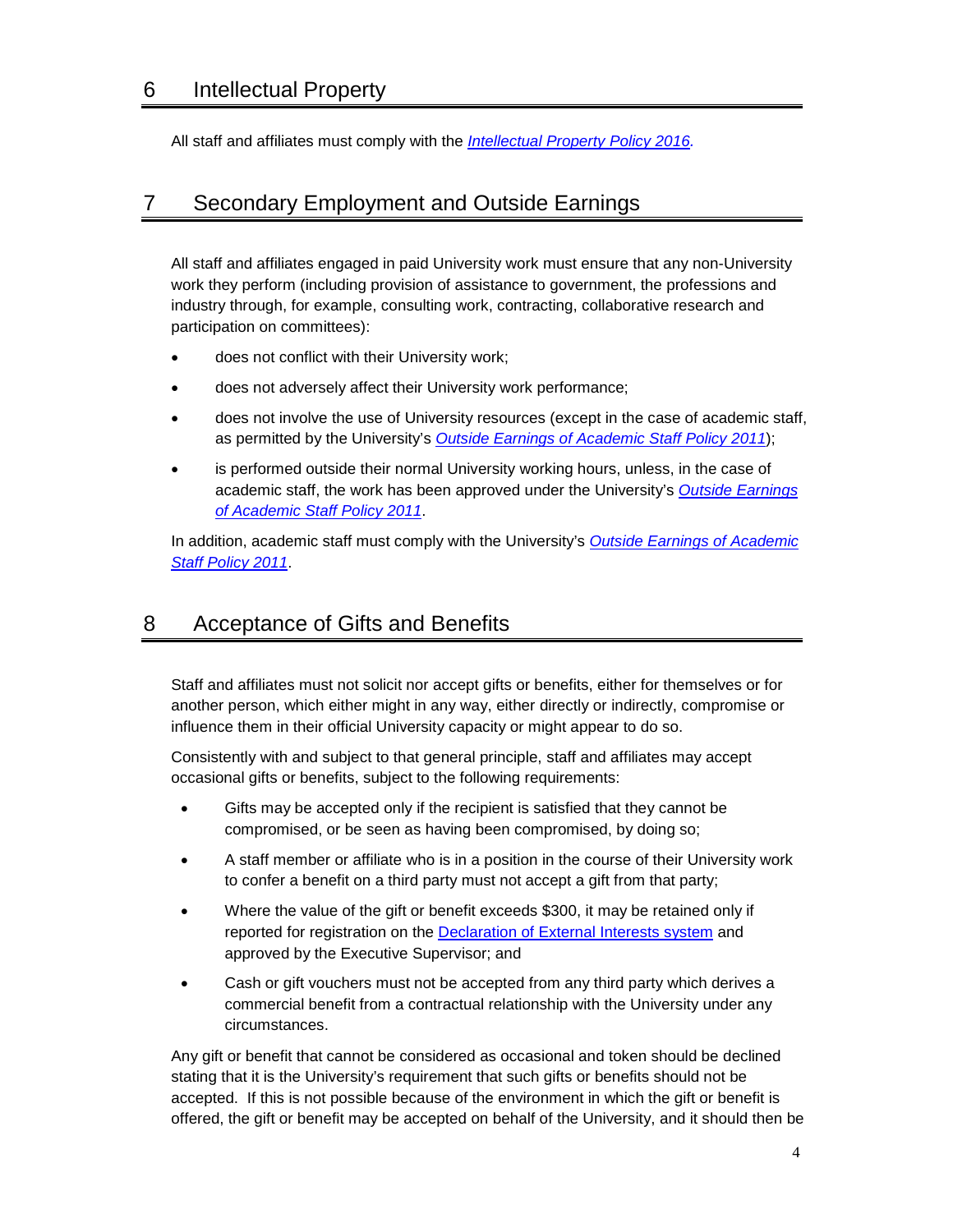retained by the relevant School or Administrative Unit.

For the purposes of this Code, "gifts" include honorariums which may be retained subject, if required, to being declared on the Declaration of External Interests system.

Staff and affiliates must report any offers of bribes to their supervisor, who should then ensure that the matter is reported as corrupt behaviour in accordance with Part 12 of this Code.

### 9 Public Comment

Staff and affiliates are encouraged to engage in debate on matters of public importance.

However, staff and affiliates who make public comment or representations and, in doing so, identify themselves as staff or affiliates of the University must comply with the University's *Public Comment Policy*.

#### 9A Political Donations

Staff and affiliates are encouraged to participate in the political process in accordance with their rights and obligations as private citizens, and the University's *Public Comment Policy*.

However, University funds and other resources must not be used to support any political party or candidate.

Political donations and tickets for political fundraising activities, including dinners, functions and similar events, are a personal expense.

# 10 Use and Security of Official Information

Staff and affiliates must:

- maintain the integrity, confidentiality and privacy of University records and information to which they have access in the course of their employment;
- take all reasonable precautions to prevent unauthorised access to, or misuse of, University records and information; and
- comply with the University's *Privacy Policy and Information Security Policy*.

Staff and affiliates must not:

- disclose, or offer to supply, confidential or private University records or information, except when authorised to do so as a part of their normal duties or functions, or when required or permitted to do so by University policy, State or Commonwealth law, court order or other legal instrument;
- access or use information, including information on electronic systems and hardcopy files, other than for an authorised purpose; or
- destroy, or authorise the destruction of, University records other than in accordance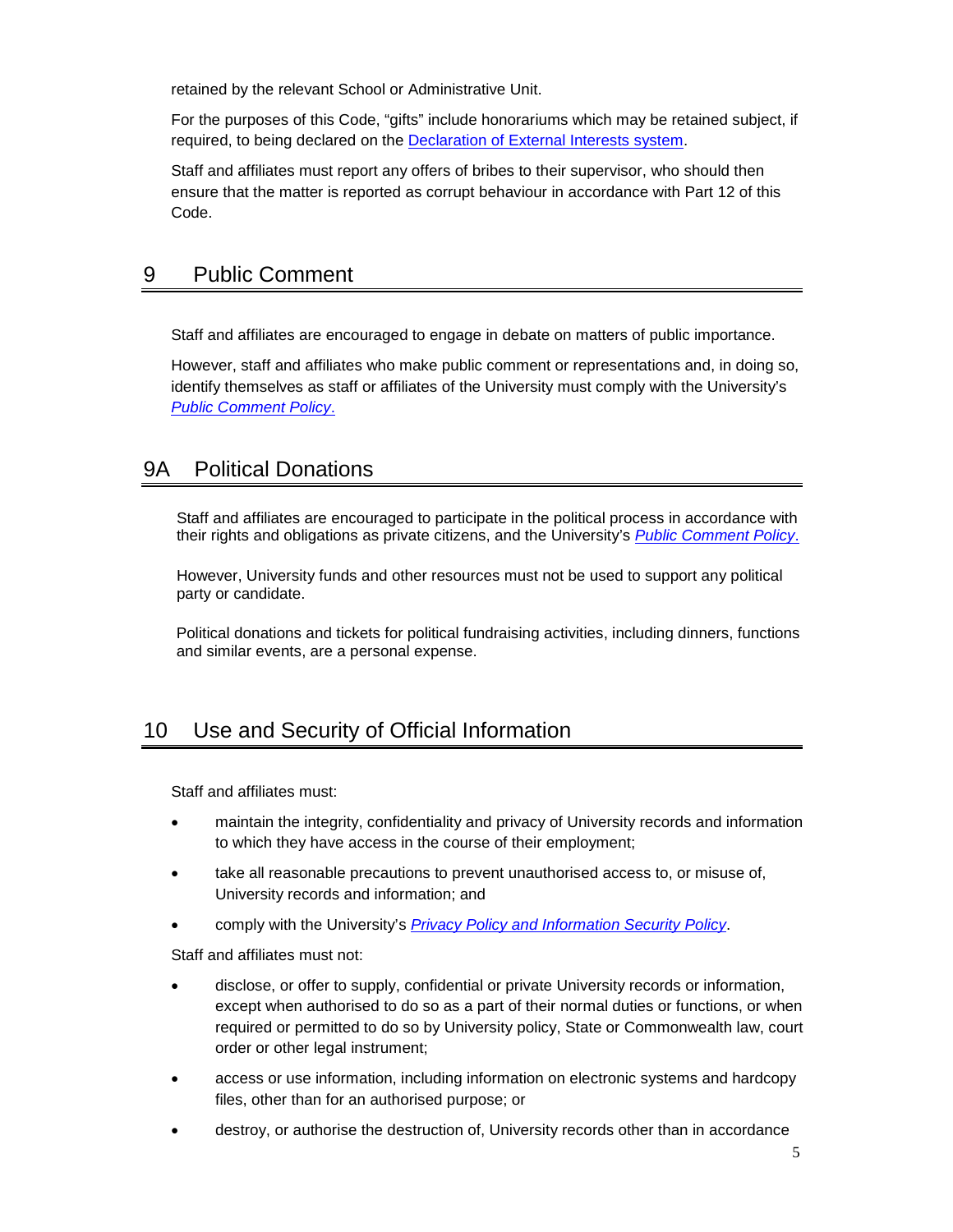with University policy and relevant legislation.

# 11 Use of University Resources

Staff and affiliates must:

- use all University resources in an efficient manner and for University purposes only, unless express permission has been granted for non-University or private usage; and
- comply with the University's policy on *Use of University Information and Communication Technology Resources*.

Staff and affiliates must not access or transfer pornographic or other inappropriate material through University information and communication technology resources (other than with the specific approval of the University's Ethics Committee for bona fide research purposes).

The University's mail, telephones (including mobile phones), facsimile machines, email and internet are provided for University use. Excessive and/or unauthorised personal use of any of these facilities can lead to the University taking disciplinary action against a staff member and commensurate action against affiliates. Emails (including personal emails) remain the property of the University at all times and may be accessed under court orders, Freedom of Information requests and in accordance with the University's policy on *Use of University Information and Communication Technology Resources*.

Staff and affiliates should be aware that the University will, from time to time, access its communication resources to ensure that use of these resources is appropriate to carrying out the functions of the University.

# 12 Notification of Wrongdoing

Instances of wrongdoing, including, corrupt conduct, maladministration, serious or substantial waste of public money, government information contravention, or some other kind of wrongdoing should be reported in accordance with the University's *Reporting Wrongdoing Policy 2012.* Reports can be made to the Director, Audit and Risk Management or the Manager Investigations, Audit and Risk Management.

Reports made by staff and other persons acting in a public official capacity may be protected under the Public Interest Disclosures Act 1994 (NSW).

# 13 Equity of Access and Prevention of Harassment and **Discrimination**

Staff and affiliates must comply with the University's *Bullying, Harassment and Discrimination Prevention Policy 2015* and must not harass or discriminate against students, staff, affiliates, visitors to the University's campus, or members of the public.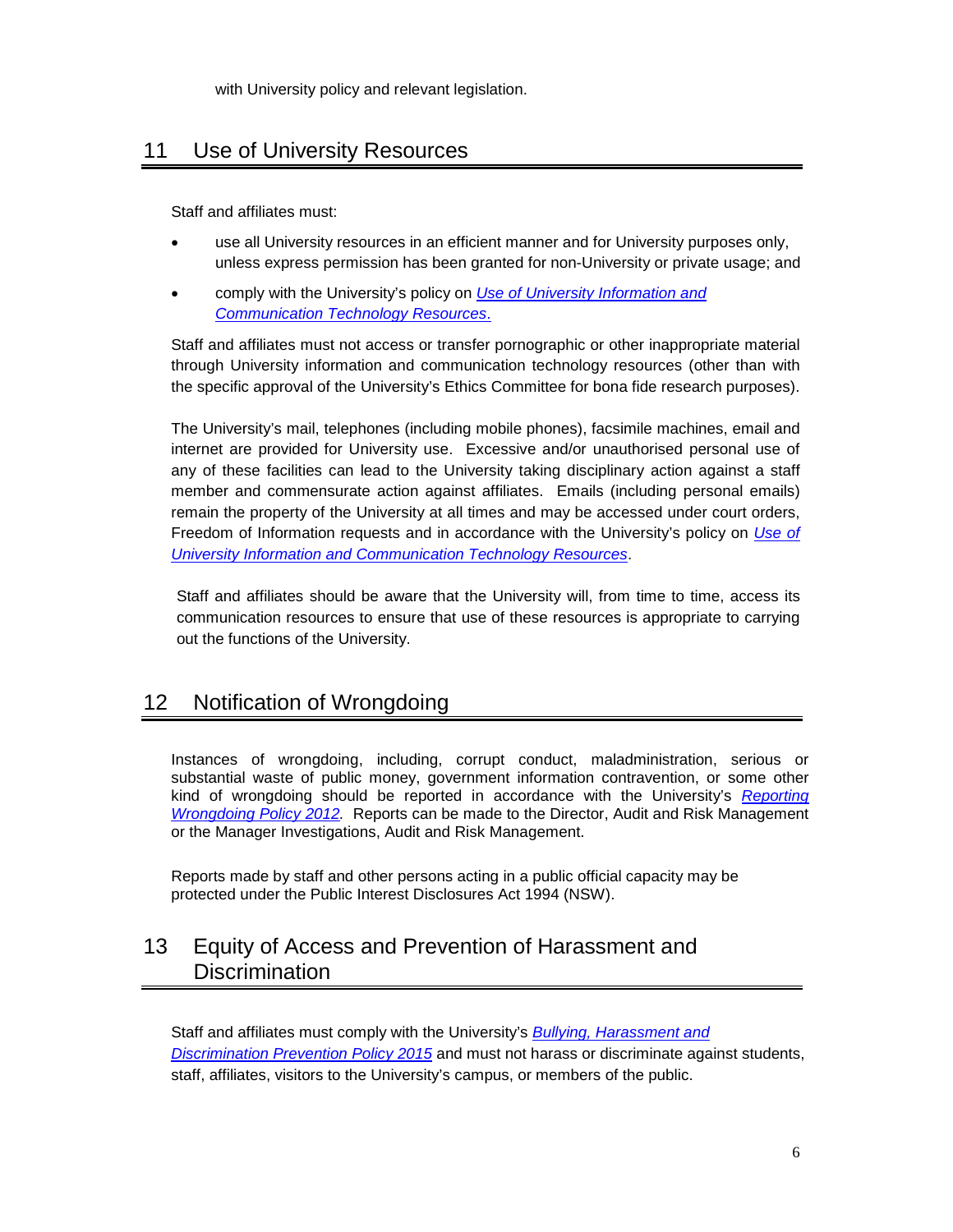While at work or performing duties or functions for the University, staff and affiliates must:

- comply with the University's *Work Health and Safety Policy 2016* and *Work Health and Safety Procedures 2016*
- take reasonable care for their own health and safety and the health and safety of others who may be affected by their acts or omissions at work; and
- cooperate with the University to ensure compliance with all relevant health and safety laws.

Staff and affiliates must take care not to put themselves or other University community members at risk or reduce their ability to carry out their duties through the misuse of alcohol or drugs. Under no circumstances should staff or affiliates attend for duty under the influence of alcohol or drugs.